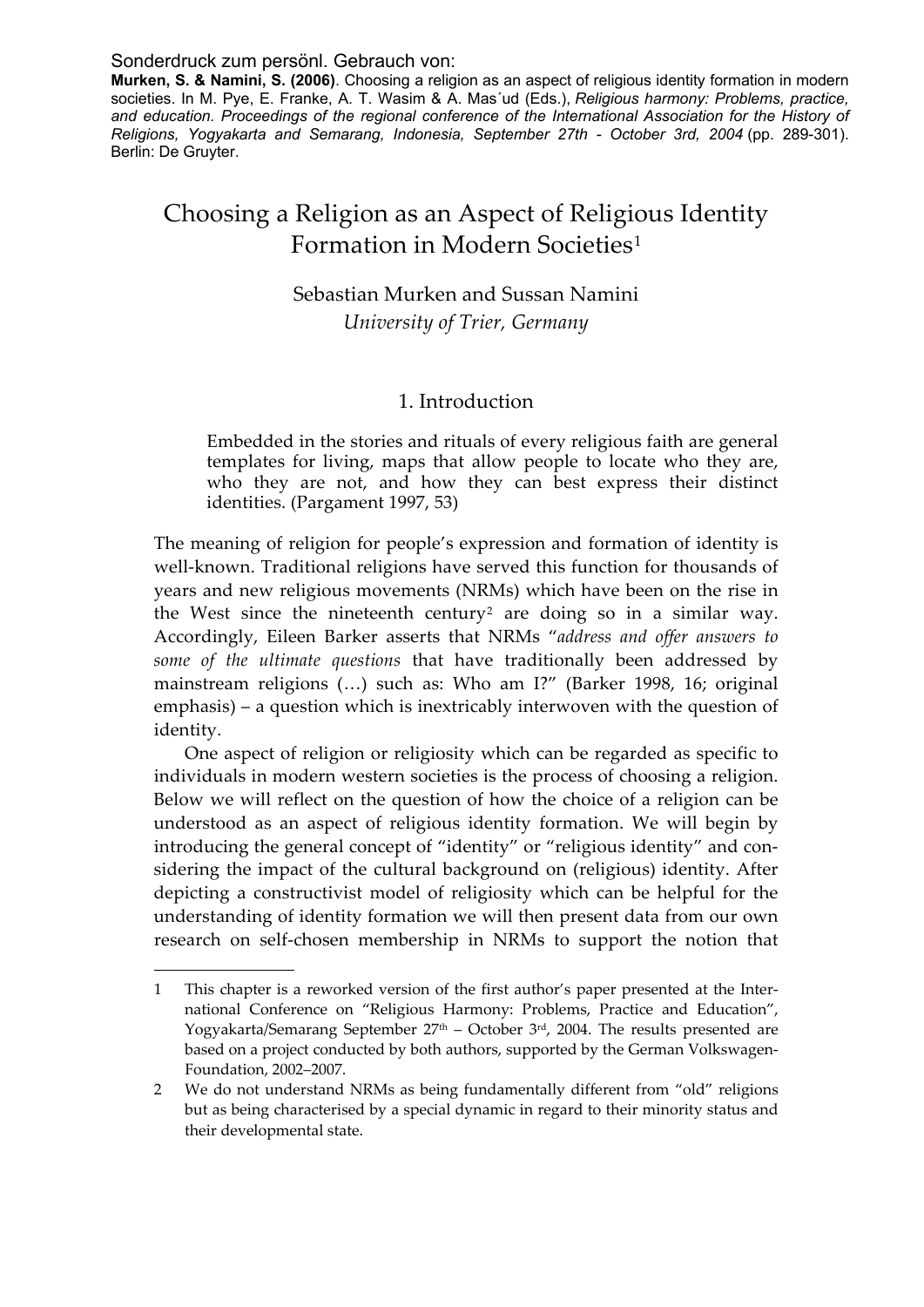choosing a religion is an aspect of religious identity formation. With this material we want to show how cultural and psychological factors shape religious identity and how they interact.

### 2. The Concept of "Religious Identity"

Coming originally from philosophy, in recent decades, the term *identity* has found its way into a variety of other disciplines as well as everyday language. Today it is mainly used in psychology and the social sciences. It is closely connected to the concept of self. Despite the difficulties in finding an overall definition, some characteristics are generally accepted: On the level of the individual person the idea of identity centres on the subjective answer to the question "Who am I?".

The ongoing effort to find an answer to this question is the identity formation process. The individual's being and development have to be integrated with socio-cultural conditions and expectations. The successful balance between personal identity as expressed in the very individual biography, and social identity, manifesting itself for example in the affiliation to several social groups, can be understood as ego or ego identity (e.g., Habermas 1975). If this balance cannot be achieved, identity crisis or even identity diffusion may occur.

*Religious identity* can be understood as the answer to the question "Who am I?" – extended to the sphere of transcendence. Thus, the religious self needs to find answers to questions like "Why am I here on earth?", "What is my purpose in life?", "How do I relate to God (transcendence)?", "How shall I behave in life?", "What is right and wrong?", "How shall I relate to other people, to the environment?" and so on. Having valid answers to these questions constitutes a stable religious identity which is usually conveyed by belief in religious teachings and/or affiliation to a religious community. As we will explain below, religious identity is shaped by at least two interacting dimensions: the cultural and the individual dimension.

Of course (religious) identities – not being stable entities – can sometimes be threatened. Often the response to a threat is some sort of defense like tightening one's boundaries, devaluing others to maintain one's own sense of superiority etc. Though we cannot go further into this topic, the defenses of individual or collective identity can be the source of conflicts between people and/or religions and are therefore important to consider.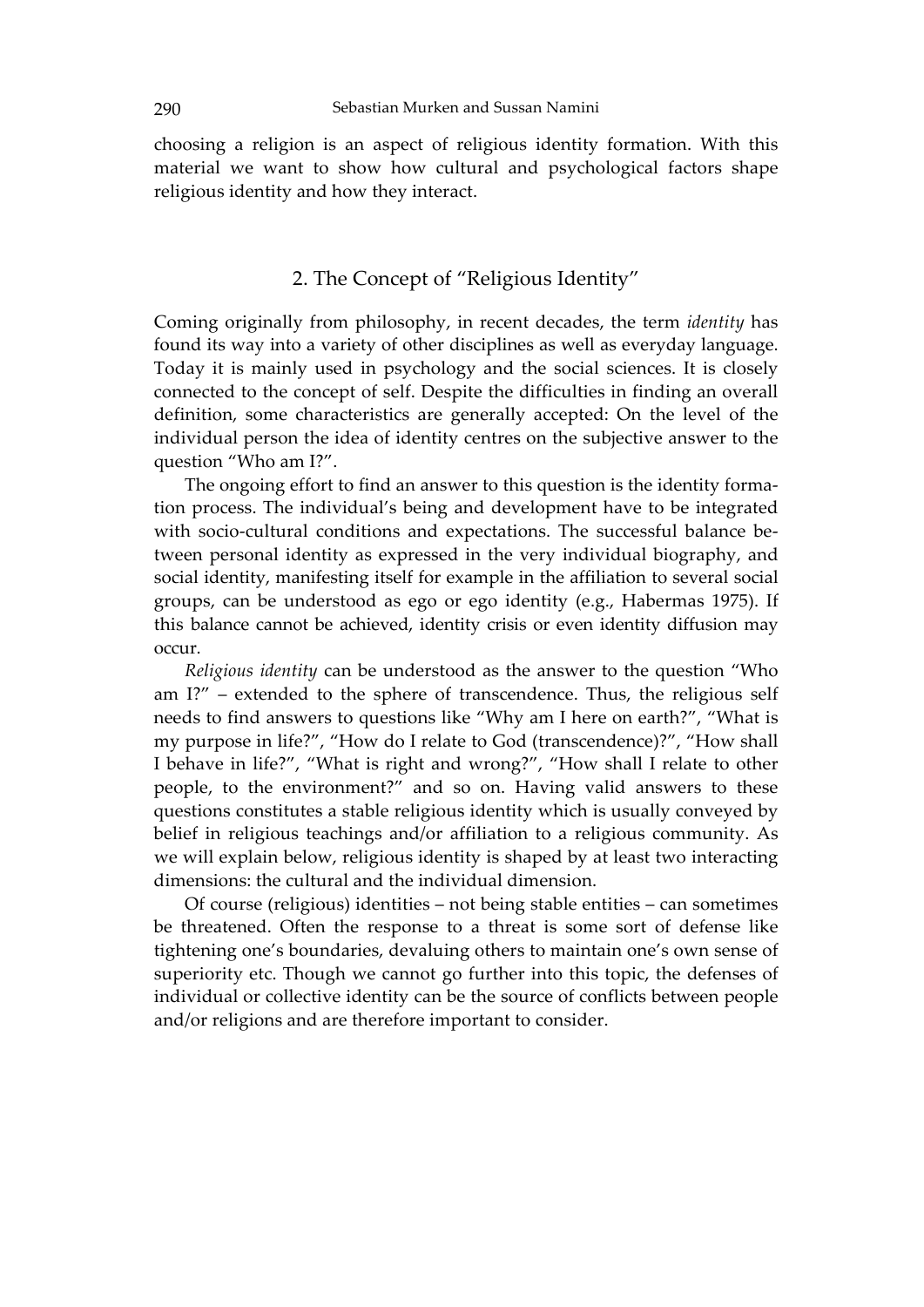## 3. The Impact of the Cultural Background on (Religious) Identity

To illustrate how the cultural background shapes an individual's religious identity and his/her understanding of the world and the self we would like to distinguish – knowing that this is an oversimplification – two types of culturally transmitted world views:

- 1) Religion as an all‐encompassing cultural system that maps the typical situation in traditional or closed societies.
- 2) Religion as a sub‐system of society that reflects modern systems of society.
	- 3.1 Religion as an All‐encompassing Cultural System

As Figure 1 shows, in traditional or closed societies religion encompasses all other spheres of society (see Geertz 1973). Religion is not just one cultural sub‐system among others but the basis and framework of everything else. It is a primary, non‐reducible phenomenon. Such an epistemological perspec‐ tive can be found in Islamic countries as well as with some western Christian countries. An individual who is part of such a culture is quite naturally also part of the cultural religious identity. So here the question is not: "What does the religious identity look like?" but "How strong is its impact?"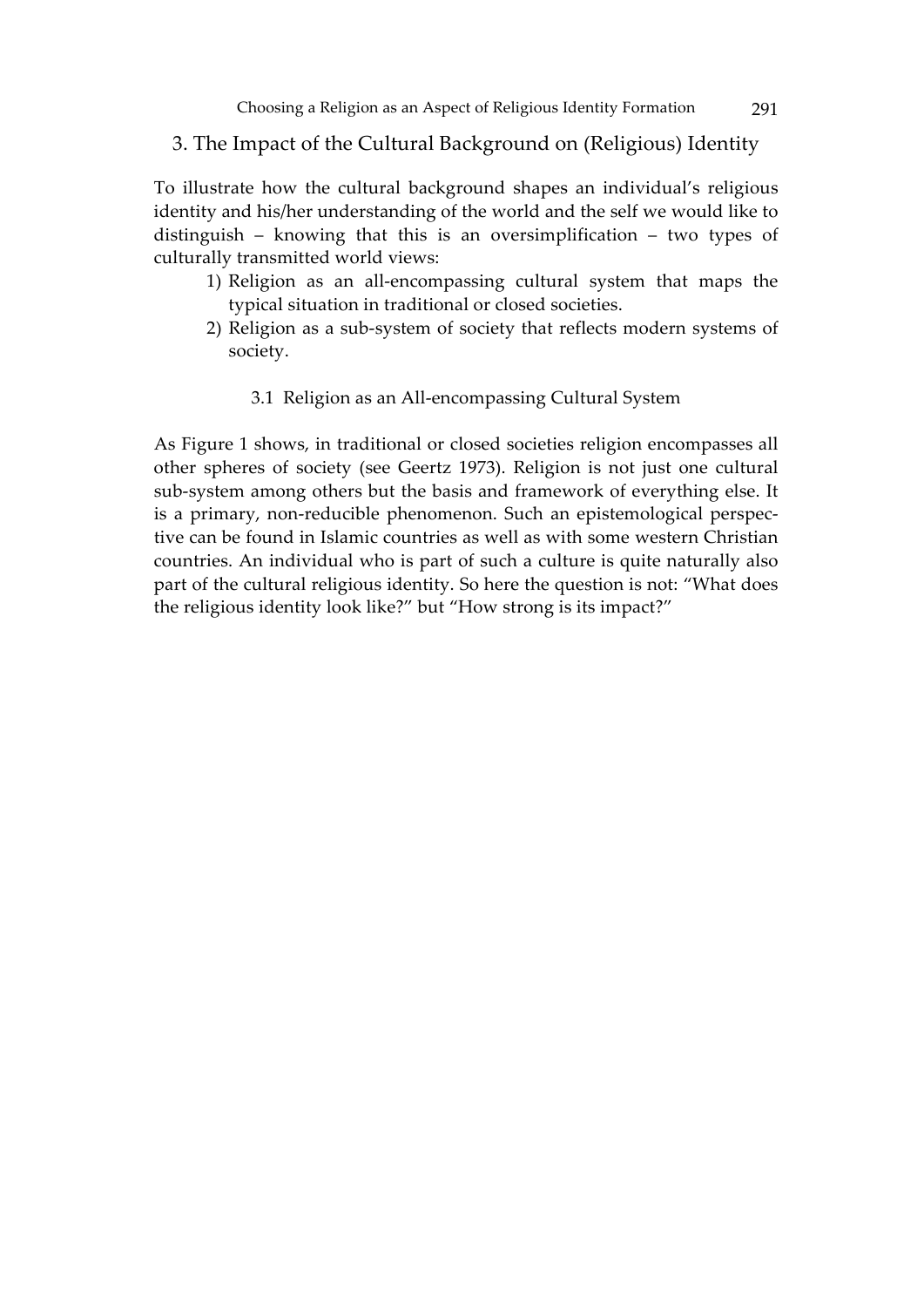

*Figure* 1: Religion as an all-encompassing cultural system

### 3.2 Religion as a Sub‐system of Society

In modern societies the role of religion has changed considerably. Modern sociology understands society as the result of interacting sub-systems, all of which have their own structure and inner logic (e.g., Luhmann 1995). Some of the major sub‐systems can be seen in Figure 2: the economic sphere, science, education and religion being *individual subsystems* among others in society. Religion has no privileged position here.

This has several consequences:

- 1) Religion (singular) as one culturally homogeneous communal world view changes to religious pluralism, to religions (plural). More than one religion is part of the culture.
- 2) The individual has the choice as to which religion he or she chooses or if he or she considers religion to be important at all.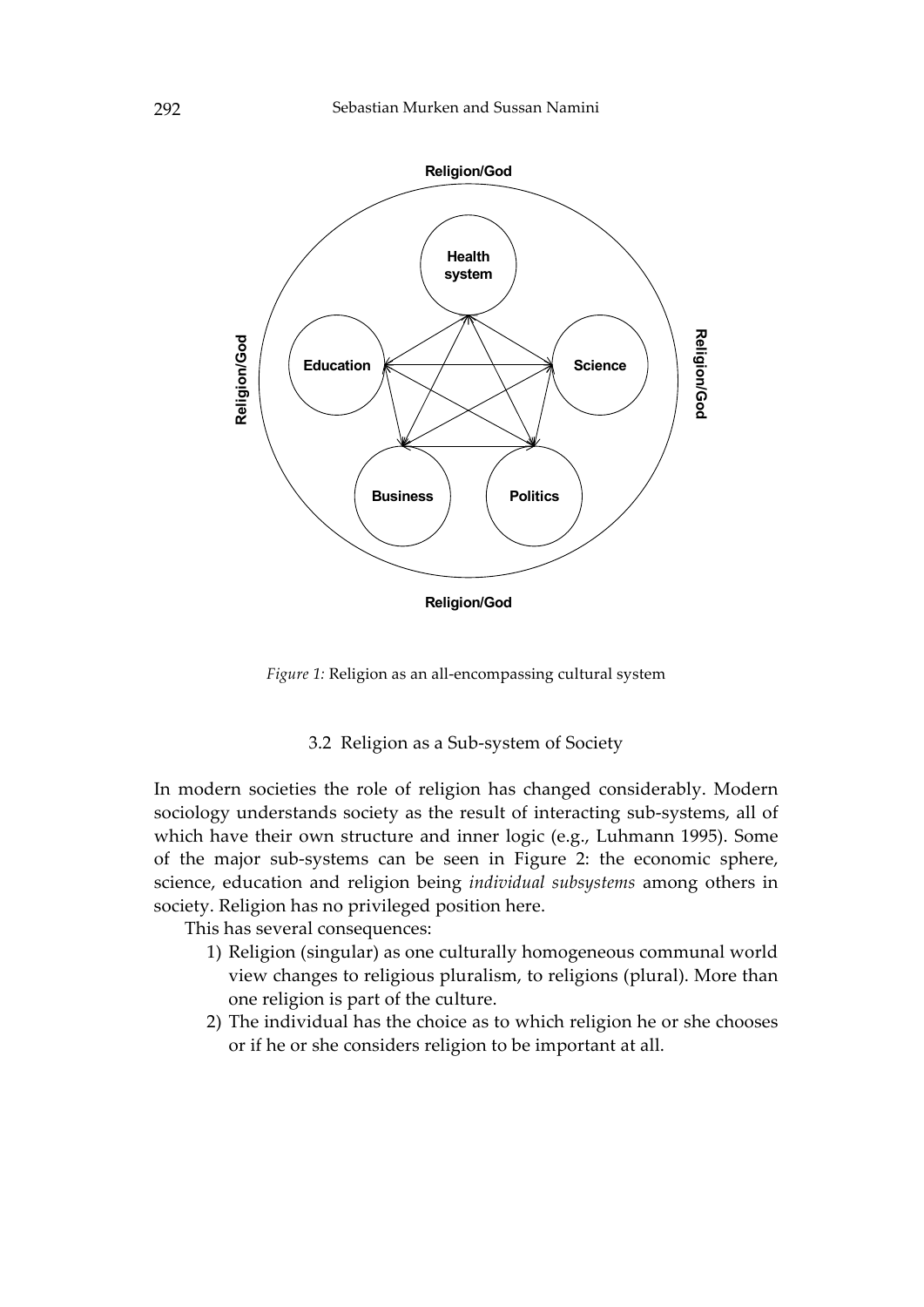

*Figure 2:* Religion as a sub‐system of society

As a result of this social set‐up, (religious) identity is culturally determined to a lesser degree in pluralistic western societies, and the individual dimension becomes much more important than in the first model (Figure 1).

### 3.3 The Situation in Indonesia

Having learned so much from the Indonesian colleagues in the course of the conference it became obvious that neither of these two models applies to the Indonesian situation. Adopting the model to fit the Indonesian cultural context, the Indonesian situation can be understood as a combination of the cases presented above (see Figure 3). According to *pancasila* the belief in one unifying absolute (*ketuhanan yang maha esa*) is a cultural element encompass‐ ing all Indonesian people (cf. Franke 2005 and Steenbrink 1990). It is un‐ thinkable that a person would not believe in *ketuhan*, in *agama* (religion). This applies not only to psychological identity but also to one's "official" identity (and registration as an Indonesian citizen). On the Indonesian identity card the field *agama* has to be filled in. A person without *agama* will not receive an identity card. Within these communally shared assumptions we now find a variety of religions that are "accepted" and others that are not accepted. As the debate at the conference showed, the interaction between the different religions is not always well defined and it is a political question as to which religions are considered acceptable.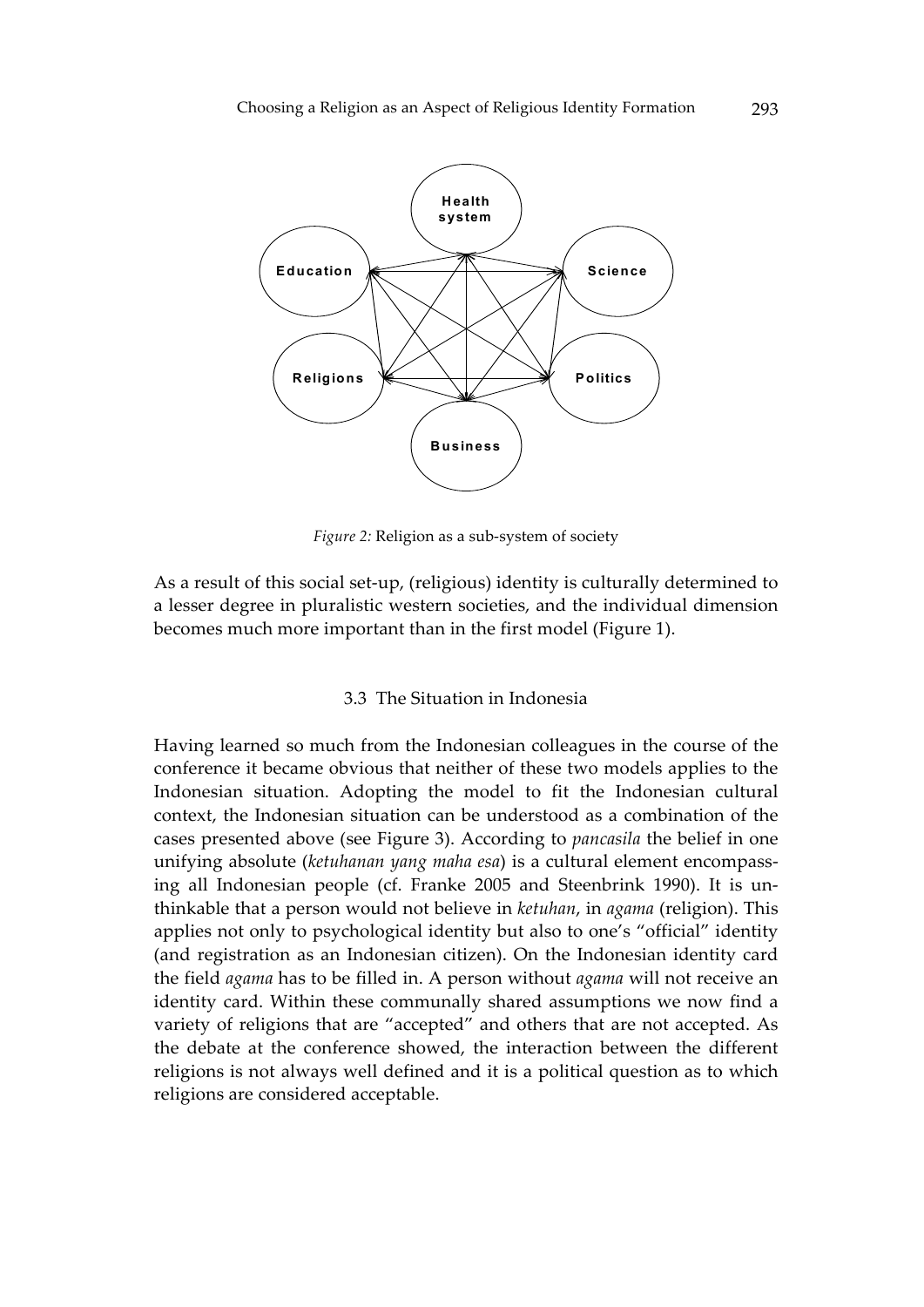Each of these religions has an impact on its members' identity formation including guidelines for other spheres of life like nutrition, education, politics or behavioural patterns with regard to health.



**Ketuhanan (the Absolute, Lordship)**

*Figure 3:* Religion in Indonesia

The Indonesian situation encompasses both the option to choose to a certain degree among the "accepted" religions and the general cultural concept or framework of *ketuhanan*, which is not to question. The option to step outside the concept of *ketuhanan* is not an option in Indonesian culture.

## 4. Individual (Religious) Identity Formation in Modern Societies

Today, in a modern society characterised by individuality, pluralism and globalisation, the formation of identity becomes the task of the individual. He/she has to find his/her own lifestyle, peer group and even world view. Having so many choices creates both a new freedom as well as uncertainty and confusion. With identity formation becoming the task of the individual, some theorists even question the notion of one (undivided) identity and rather speak of multiple identities<sup>[3](#page-5-0)</sup> or patchwork-identities (Keupp et al. 1999)

<span id="page-5-0"></span><sup>3</sup> For a short overview see Deaux 2000, especially 223–224.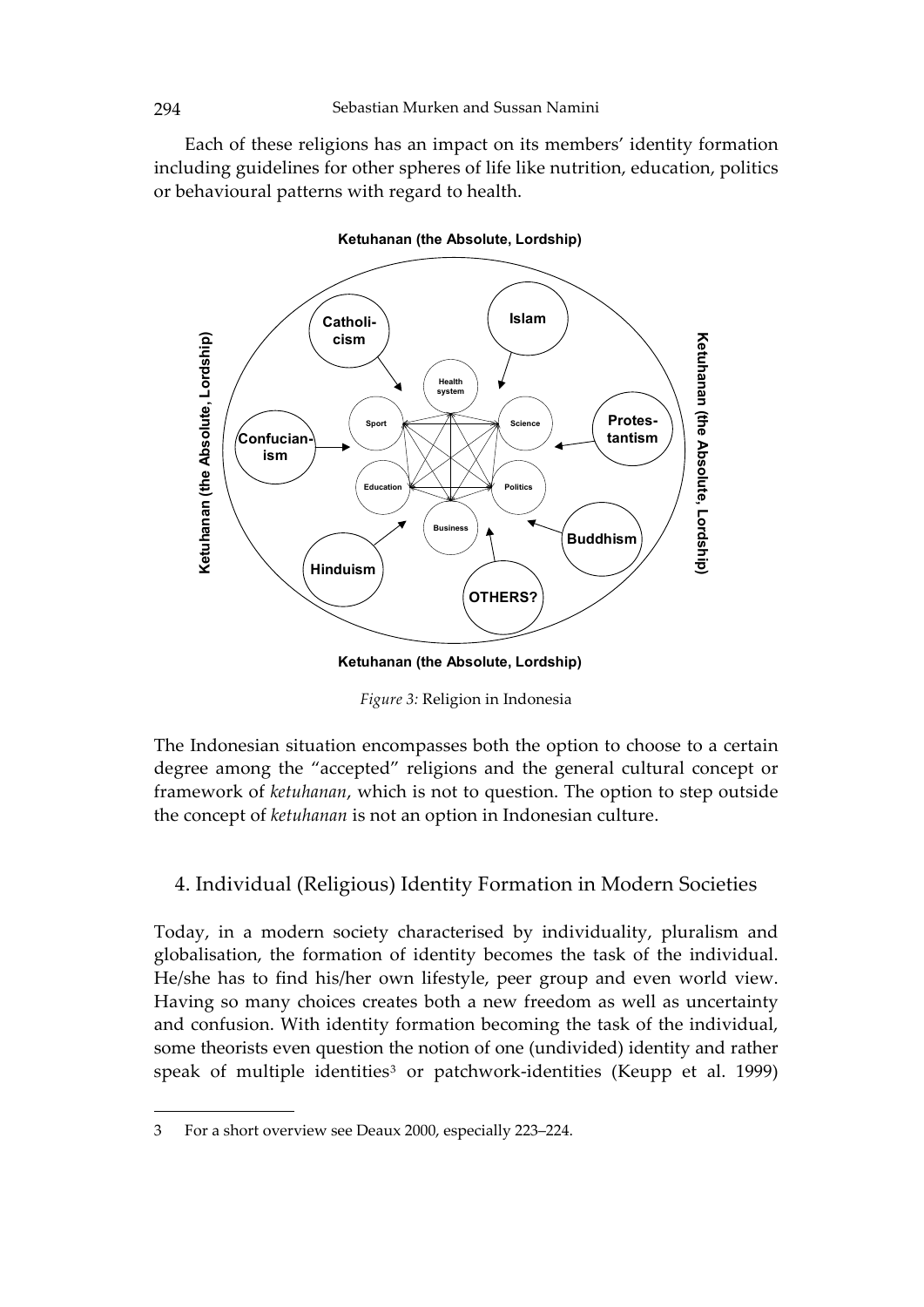which have to be constructed and reconstructed throughout an individual's life. Psychologically speaking, the fragmentation of society is mirrored in the individual's division into several identities or roles. However, the individual still has to maintain a minimum of continuity and coherence to remain mental‐ ly healthy and able to function. Often no satisfactory answer to the question "Who am I?" is found, i.e., a stable identity cannot be developed, resulting in an increase of mental disorders like depression or anxiety attacks.

These general conditions in modern western societies are also reflected in the sphere of religion and world views. For centuries Christianity was the dominant world view in the west, the source for individual and collective identity. Today religion is no longer an all‐encompassing framework but one sub‐system of society which in itself is diverse and promotes a rapid increase in the number of religious and ideological movements. A homogeneous religious socialisation and identity is no longer a matter of course. It is rather the task of the individual, with his/her needs for meaning and belonging, to de‐ velop a religious or non‐religious identity by choosing from what the old and new world‐views have to offer.

Thus NRMs as well as traditional religions can be understood as cultural supplies which offer personal and social identities via different forms of worldand self-interpretation – offers which can be especially relevant or attractive in times of (identity) crises (see, e.g., Pargament 1997, especially 386ff.; Ullman 1989). By turning to a religion or a new religious movement, even if only temporarily, the individual can obtain a new understanding of him/herself, a structured system of social relationships, and a sense of continuity and coherence.

To come to a better understanding of the individual religious identity formation process and the significance the religious identity can have for personality in general, we will introduce a constructivist model of religiosity in the following section. It demonstrates how the religious identity is only one among other identities, and which implications arise from its position in the self.

### 5. A Constructivist View of Religious Identity

Following George Kelly's psychology of personal constructs (Kelly 1955), Stefan Huber, in his attempt to provide a multidimensional measurement model, defines religiosity as a personal construct system (Huber 2003; also Huber 2004). According to Kelly's theory, a personal construct is a cognition or mental assumption which a person uses to categorise the world. A personal construct system is a hierarchical system of personal constructs characteristic of an individual person, which is designed to minimise incompatibilities and inconsistencies in the way events are grouped together. Human experience and behaviour is determined by such individual personal constructs and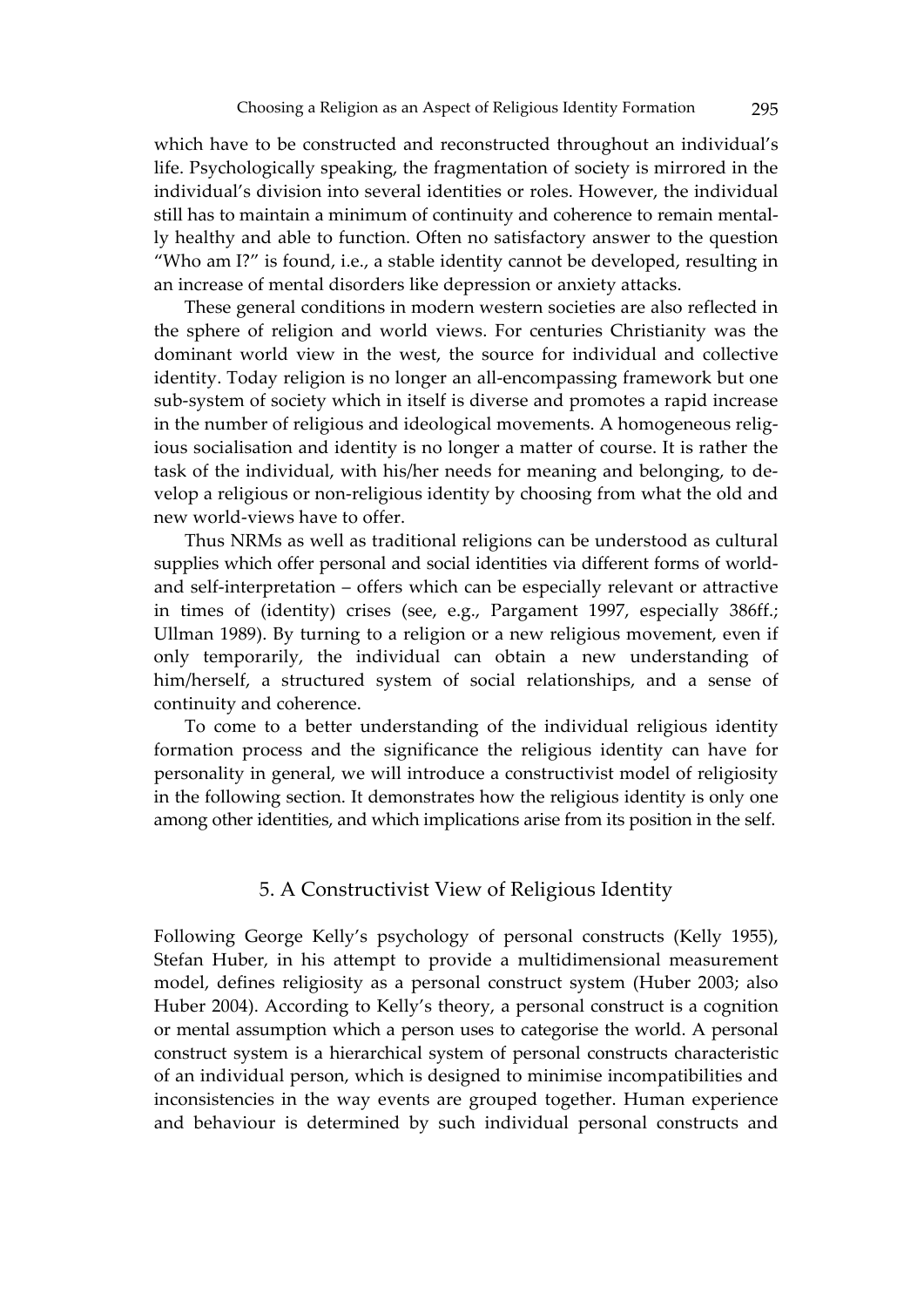construct systems. The extent to which a construct influences a person's experience and behaviour depends on its hierarchical position in the individual's construct system. Personal identity is thus defined by the way the individual construes or understands his/her personal world. So changes in constructs go along with changes in identity.

On the basis of these assumptions Huber postulates that the impact of the religious construct system on experience and behaviour is dependent on its centrality (i.e., hierarchical position) in an individual's personality. If the religious construct system – which we regard as one of a person's identities – has a central position in a person's personality, his or her behaviour and experiences are to a great extent influenced by it (see Figure 4). (This is similar to the way in which religion as an all‐encompassing cultural system influences the diverse spheres of society.)



*Figure 4:* Central Position of the Religious Construct System (Source: Huber 2004)

If it has a subordinate position, its influence is only peripheral (see Figure 5). Thus, centrality determines the importance religiosity has for a person's everyday life. If its importance is high, it is very likely that other life spheres like family, work, and other identities are also influenced by it.

With the help of Huber's Centrality of Religiosity Scale (cf. Huber 2003), respondents can be divided into three groups: one group with the religious construct system in a central position; a second group with the religious construct system in a subordinate position; and a third group with a margin‐ al position where hardly any (theistic) religious construct system exists.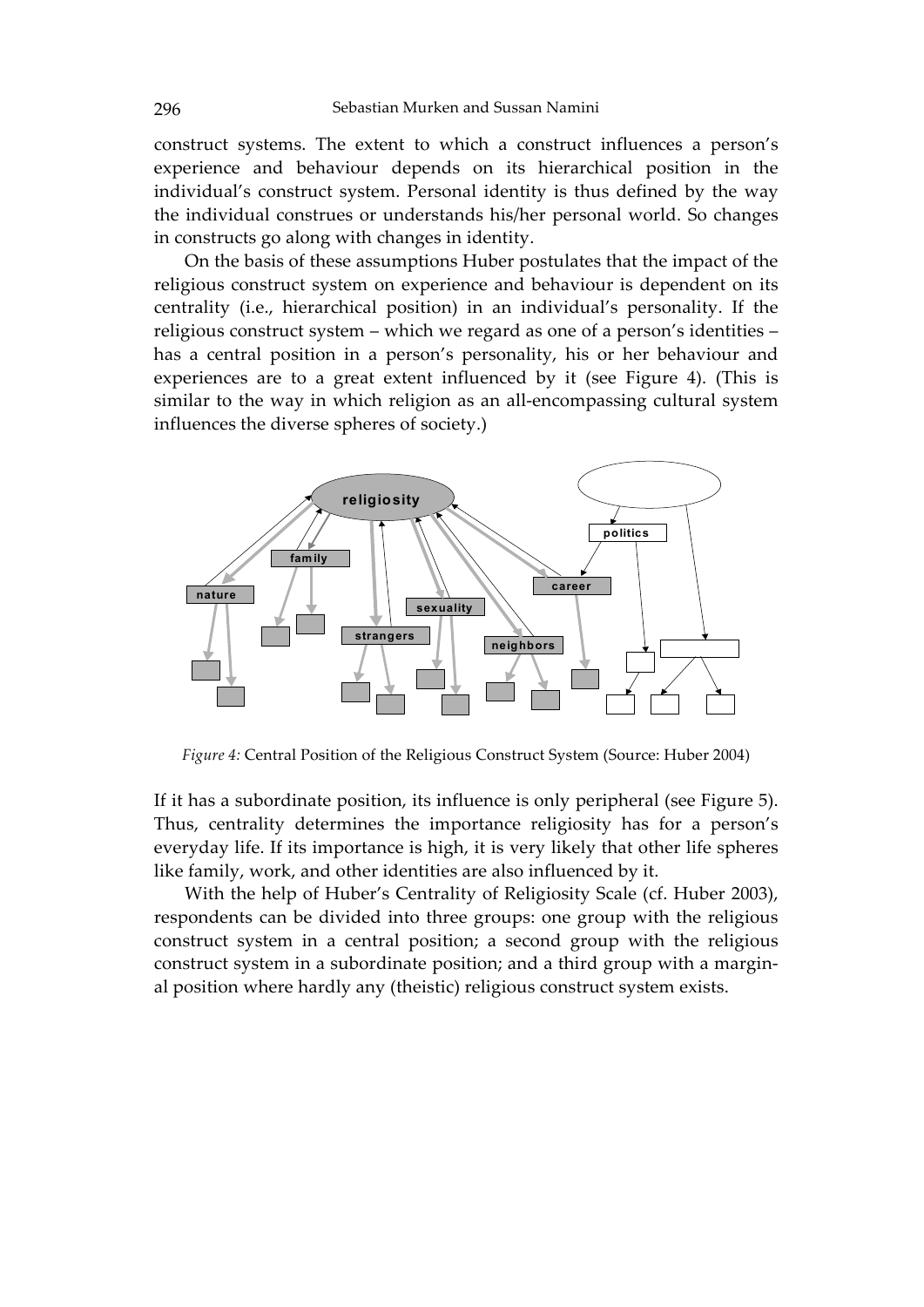

*Figure 5:* Subordinate Position of the Religious Construct System (Source: Huber 2004)

Since the centrality of religiosity gives us primarily information about the strength of the impact of the religious construct system but not about its direction, Huber suggests measuring religious contents separately to under‐ stand the direction of the impact. It depends on the specific contents of the belief system and patterns of interpretation which result from it, e.g., God image, belief about after-life, etc. In regard to the question "Who am I?", different religious contents like "You are a sinner" or "You are a *bodhisattva*" of course do shape the (religious) identity and its implications in different ways.

Religious identity can therefore be conceptualised as a function of centrality of the contents of an individual's personal religious construct system. The more central religious beliefs become in the process of identity formation, the more all-encompassing their influence on a person's identity and life as a whole will be.

### 6. Identity Formation Through Choosing a Religion

Among the many ways in which religious identities can be shaped in modern society, the choice of a new religion in adulthood is a particularly significant one. In the following section we will explain how self‐chosen membership in religious groups (in this case new religious movements) can be understood as an act of (religious) identity formation.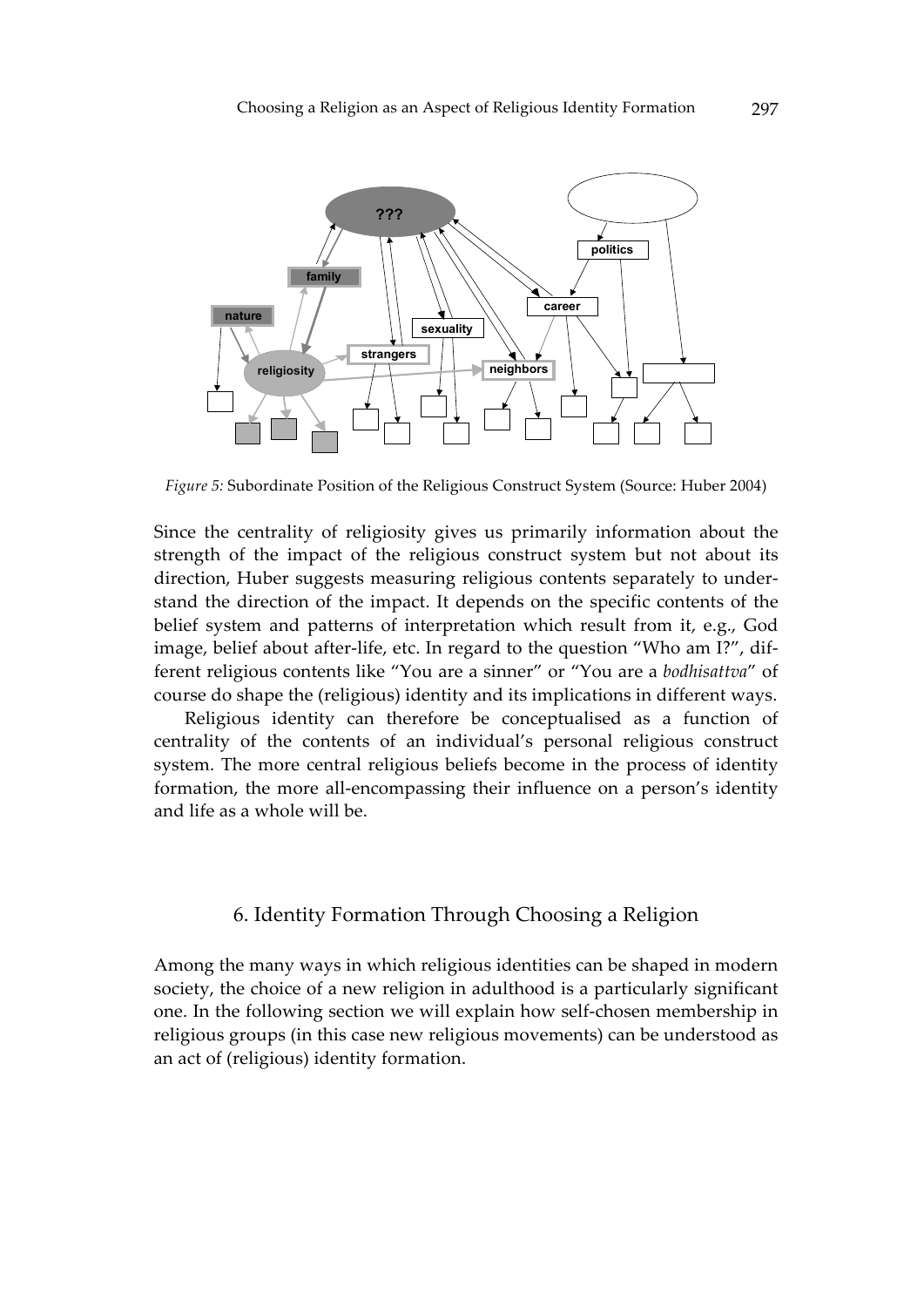#### 298 Sebastian Murken and Sussan Namini

#### 6.1 Theoretical Considerations

From what has been said above, it can be deduced that the attractiveness of NRMs in modern societies has several reasons. They represent values and guidelines for life clearly and without any ambiguity in view of the societal vacuum. This provides stability and orientation. They also provide social integration in a time of general social disintegration and offer solutions to the problems of life. Additionally the possibility of exclusive participation enables the individual to realise the two dimensions of identity which always have to be balanced: namely exclusiveness (personal identity) and belonging (social identity) (Wippermann 1998, 180).

Turning to a NRM or a new faith in general in times of crisis or insecurity can substantially change the person's self‐understanding. Apart from gradual identity changes and identity enlargements, a radical change of identity may occur in some cases of conversion<sup>[4](#page-9-0)</sup> (or deconversion). William James, in his famous book *The Varieties of Religious Experience*, emphasised the role of relig‐ ious conversion in identity formation. He defines conversion as "the process, gradual or sudden, by which a self hitherto divided, and consciously wrong inferior and unhappy, becomes unified and consciously right superior and happy, in consequence of its firmer hold upon religious realities" (James 1982, 189).

The process of identity change in the case of a religious conversion is complex and encompasses several elements. At the cognitive level new knowledge is acquired; at the behavioural level a restructuring of daily activities can be observed, combined with a re‐evaluation of past conduct. A change in relationships can be observed in the social dimension. Both quality and intensity of relationships change. The affective level is probably most important. A change in identity is often accompanied with intense, mostly positive feelings like joy, peace or certainty. After a religious conversion, often the whole biography and former identity of the individual is re-interpreted in light of the new faith system (see, e.g., Staples and Mauss 1987). In terms of the constructivist model of religiosity, one can say that the highly central position of the religious belief system and the clear religious contents which result from the conversion have a powerful impact on the person's life.

While a religious closed system of reference as is usually conveyed by NRMs, can be highly stabilising for one's identity, it can also create religious conflicts, dissonance and disappointments or threats through other world

<span id="page-9-0"></span><sup>4</sup> For a comprehensive account of the transformational power of (Christian) conversion see Gillespie 1991. See also Paloutzian et al. 1999, who conclude that conversion "can result in profound, life transforming changes in mid‐level functions such as goals, feelings, attitudes, and behaviors, and in the more self‐defining personality functions such as identity and life meaning" (pp. 1047–1048).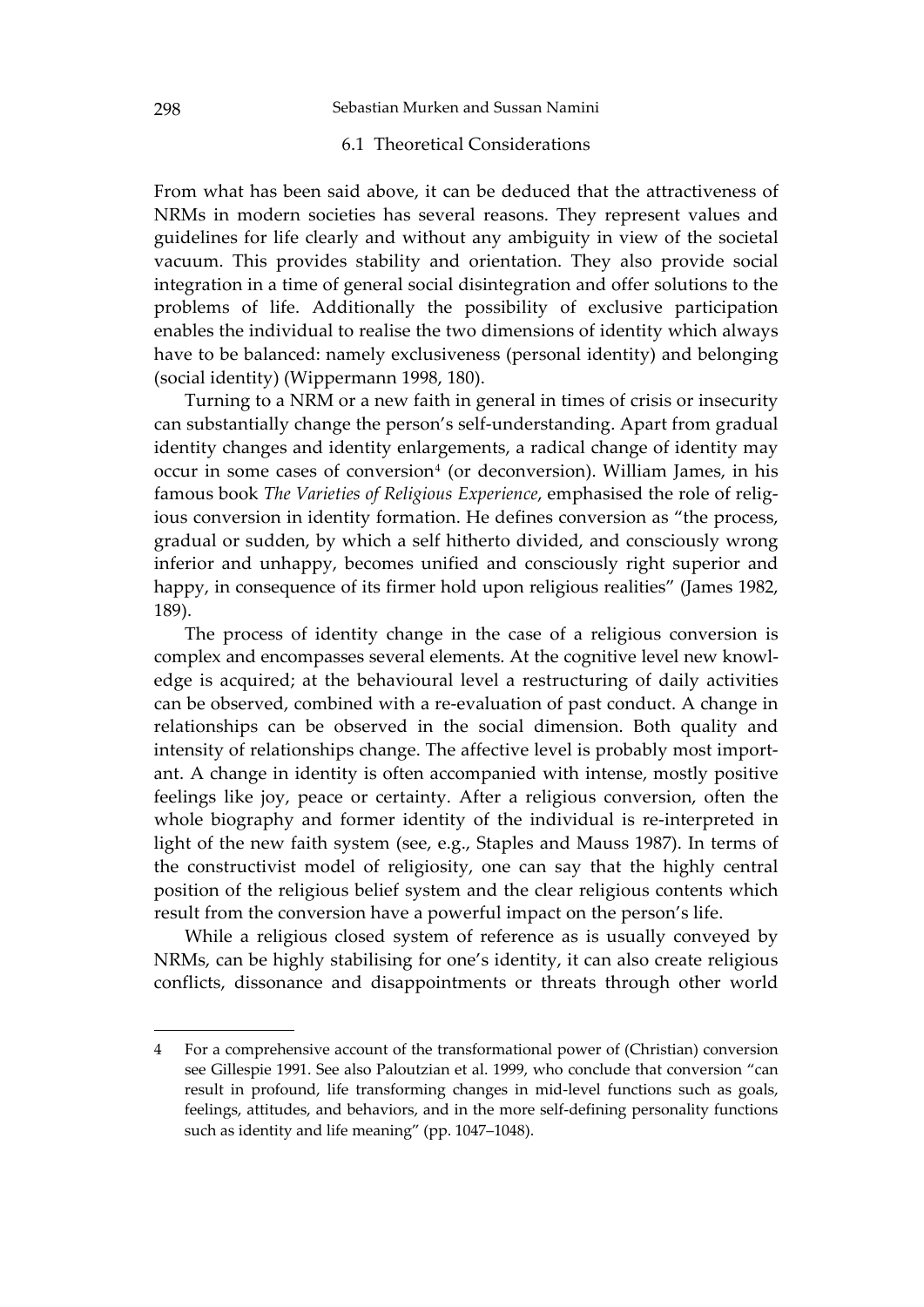views and beliefs which can be perceived as challenging one's identity (e.g., the idea of eternal sin). This helps us understand why the sense of identity of apostates from exclusive religious groups is often shaken and needs to be reworked (see, e.g., Wright 1991).

### 6.2 Empirical Findings

Data from our own current research on self-chosen membership in NRMs<sup>[5](#page-10-0)</sup> supports the assumption that choosing a religion can be understood as part of the identity formation process.

Our research group examined 71 new members to three so-called new religious movements or "cults". The three groups are small Christian minor‐ ity groups in Germany: Jehovah's Witnesses, the New Apostolic Church and a local Pentecostal Church. In our attempt to understand motives and consequences of the religious choice, we found interesting results also with regard to identity formation, some of which will be briefly presented below.

As situational factors which typically precede identity formation processes, we found that:

- Most of our subjects were around 40 years old. This highlights the importance of the mid-life period for the (religious) identity formation process. Furthermore, the fact that the subjects' age ranged from 18–66 years shows that religious identity formation is not restricted to a certain life period (*M* = 41.16 years; *SD* = 12.40 years).
- Many of our subjects reported indicators of identity insecurity before joining, such as problems with partners, general unhappiness or religious quest.

With regard to the formation of the religious identity we observed that:

- The religious groups and therefore the contents of the belief system – differed (we assume that the choice depends on a person's specific needs).
- The importance of subjects' religious centrality increased. Before join‐ ing the group only 1[6](#page-10-1).9% scored high on centrality<sup>6</sup>, after joining, 87.3 %.

As Huber postulates, religiosity should have a great influence on a person's life if it has a central position in the personal construct system. Indeed, there are indications that identity – along with an increase in religious centrality – changes in the process of joining a religious group. This identity change is seemingly not restricted to religious identity in a narrow sense. It encompasses several levels:

<span id="page-10-0"></span><sup>5</sup> For further results see Murken and Namini 2004a and 2004b*.*

<span id="page-10-1"></span><sup>6</sup> Measured with Huber's Centrality of Religiosity Scale (see above).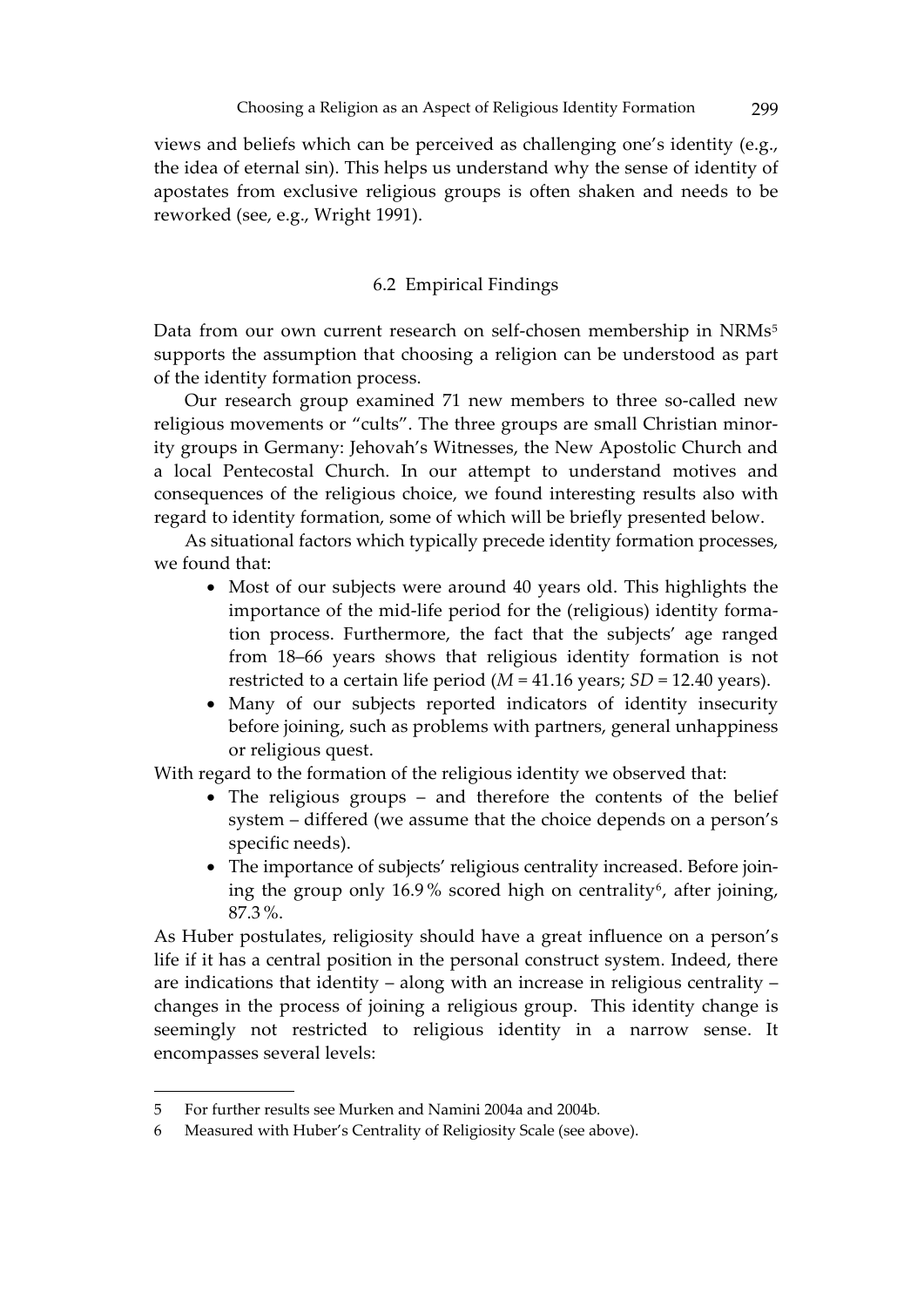- People on average reported an increase in life satisfaction, happiness and life orientation after joining the NRM, which indicates a change on the affective level.
- On the behavioural level, the amount of time people spent on their new religious engagement per week indicates a restructuring of daily activities (New Apostolic Church: *M* = 7.0 h; local Pentecostal Church: *M* = 13.6 h; Jehovah's Witnesses: *M* = 18.2 h).
- People reported a loss of or considerable reduction of contact with former acquaintances as well as new friendships through the new religious group (social dimension).

The data thus confirm our assumption that choosing a religion can be under‐ stood as an aspect of identity formation. The new religious identity affects not only religious life, but in many cases also influences other aspects of people's identity and their life as a whole.

## 7. Conclusion

In western societies the formation of identity is a difficult, ongoing and highly individual process. Questions of identity arise at different stages in life, but, as our results show, an important stage of life in which many people question their values and former life and which therefore can also be considered as a time of identity formation and orientation is mid-life (cf. the notion of a midlife crisis). C. G. Jung's famous observation that "among all of my patients in the second half of life, that is to say over thirty‐five, there has not been one whose problem in the last resort was not that of finding a religious outlook on life" (Jung 1933, 264) vividly illustrates the importance of religious questions and of a stable religious identity in this stage of life.

Due to a variety of life styles, roles, options and world interpretations, the individual has to constantly choose which options fit him or her best. This is also true for the religious sphere. Though many people still remain in their parents' religion, it is nevertheless an option for the individual to select a religion (or none) and to decide to which extent this religion shall influence his/her life.

Choosing and adapting to a new religion can be a powerful method of identity formation. Since a religion offers answers to many facets of the question "Who am I?", many aspects of the self such as feelings, thoughts, behaviour and relational patterns are at least temporarily changed and often stabilised simultaneously.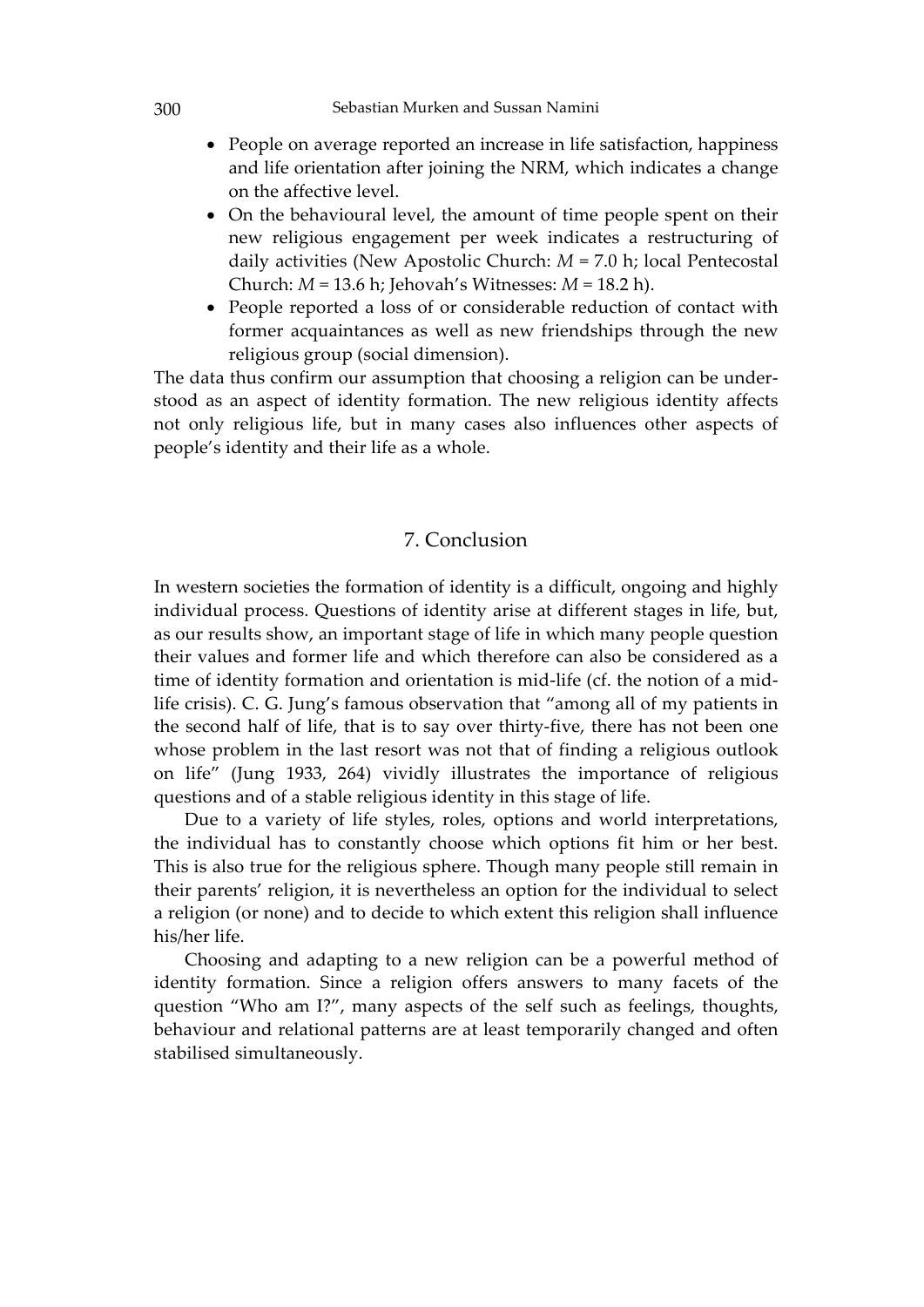#### *References*

#### Barker, Eileen

1998 "New religions and new religiosity." Pages 10–27 in *New Religions and New Religios‐ ity*. Edited by Eileen Barker and Margit Warburg. Aarhus: Aarhus University Press.

#### Deaux, Kay

2000 "Identity." Pages 222–225 in volume 4 of *Encyclopedia of Psychology*. Edited by Alan E. Kazdin. Oxford: Oxford University Press.

Franke, Edith

2005 "Zwischen Integration und Konflikt: Religiöse Pluralität in Indonesien" ["Between integration and conflict. Religious pluralism in Indonesia"]. Pages 63‐84 in *Religionen nebeneinander: Modelle religiöser Vielfalt in Ost‐ und Südostasien* [Coexisting religions: Models of religious diversity in East and South‐East Asia]. Edited by Edith Franke and Michael Pye. Münster: LIT Verlag.

#### Geertz, Clifford

1973 "Religion as a cultural system." Pages 87–125 in his *The Interpretation of Cultures: Selected Essays*. New York: Basic Books.

Gillespie, Virgil B.

1991 *The Dynamics of Religious Conversion: Identity and Transformation*. Birmingham, Alabama: Religious Education Press.

Habermas, Jürgen

1975 "Moral development and ego identity." *Telos* 24: 41–55.

Huber, Stefan

- 2003 *Zentralität und Inhalt: Ein neues multidimensionales Messmodell der Religiosität* [Central‐ ity and content: A new multidimensional model for the measurement of religiosity]. Opladen: Leske & Budrich.
- 2004 "Are religious beliefs relevant in daily life?" Paper presented at the 2<sup>nd</sup> conference of the International Society of Empirical Research in Theology, April  $28th-31th$ , 2004 in Bielefeld, Germany.

James, William

1982 *The Varieties of Religious Experience: A Study in Human Nature* [1902]. New York: Longmans, Green and Co.

#### Jung, Carl Gustav

- 1933 *Modern Man in Search of a Soul*. Translated by W. S. Dell and Cary F. Baynes. London: Kegan Paul, Trench, Trubner.
- Kelly, George Alexander
- 1955 *The Psychology of Personal Constructs*. 2 volumes. New York: Norton.

Keupp, Heiner, Thomas Ahbe, Wolfgang Gmür, Renate Höfer, Wolfgang Kraus, Beate Mitzscherlich and Florian Straus